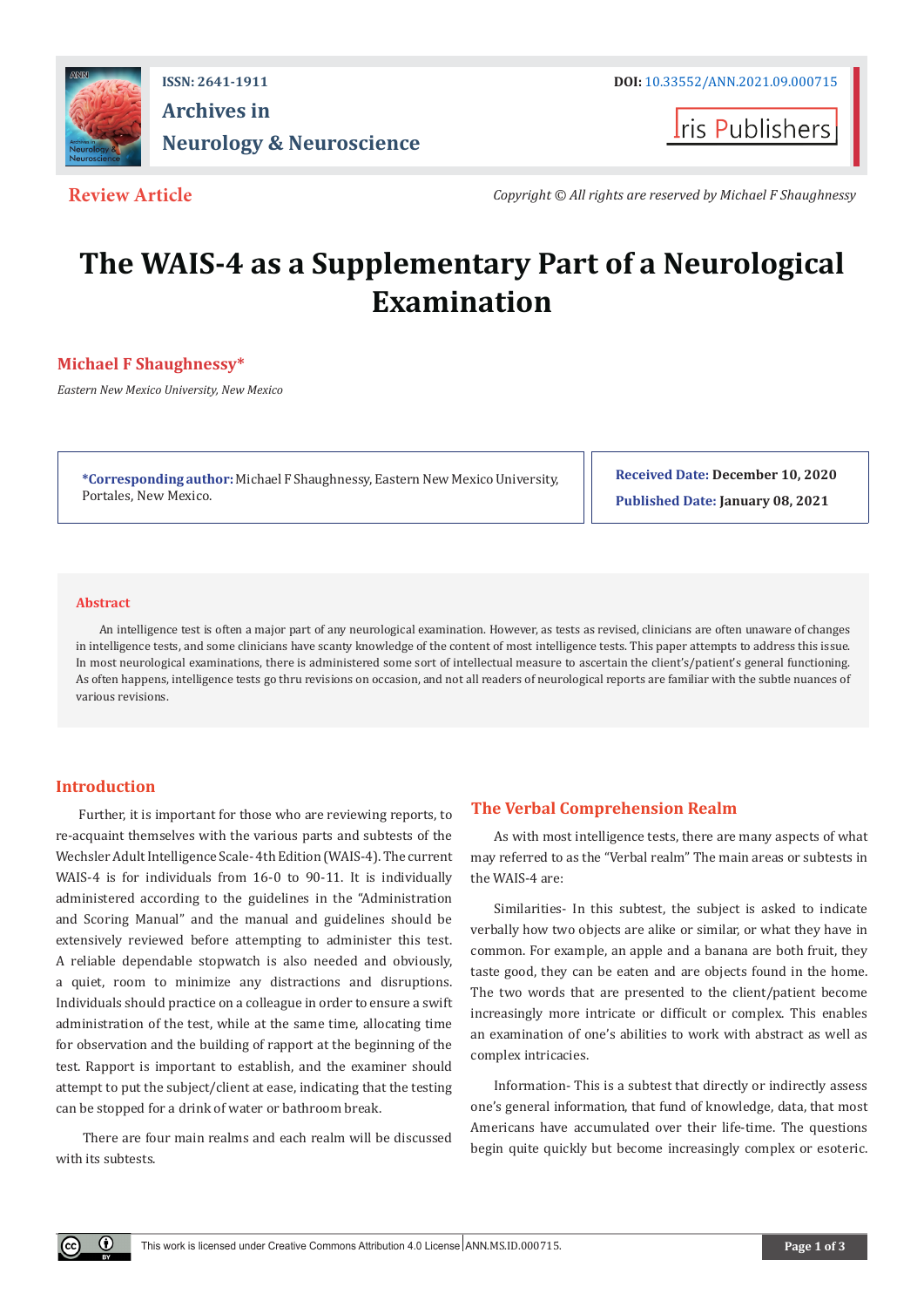This indirectly measures one's long term memory and indirectly their cultural literacy. This could reflect the individual's education, as well as their depth of reading. During this subtest, the clinician is attentive to the amount of time needed for the client to "retrieve" information or to grasp the instructions.

Vocabulary--Often a staple of most intelligence tests, Vocabulary assesses directly or indirectly the person's receptive and receptive language. During this subtest of course, skilled clinicians are able to listen to any strange or odd phrases. Obviously, if the client was born in another country and came to the United States as a youth, this factor would have to be taken into consideration. Some cultural and racial groups tend to be shy and this too must be recalled and discussed in terms of the final report.

Comprehension: Often referred to as common sense or social emotional intelligence, this subtest simply presents clients with a question that evaluates their logical and rational reasoning and thinking skills. The questions usually require some logical, systematic, rational, reasoning skills.

This is an optional subtest- but clinicians can glean some insights as to the thinking processes that occur.

#### **Perceptual Reasoning**

Block Design - This is a stable of most intelligence tests for many years. A number of blocks are made available to the client, a picture is presented, and the client has a certain amount of time to use the blocks in order to construct the model. This indirectly measures motivation, visual motor skills and responsiveness to external stimuli.

Matrix Reasoning---In this subtest--the examinee visually examines an incomplete matrix or series and then selects the picture that appropriately or correctly completes the series.

Visual Puzzles---In this particular subtest, the client is given a certain amount of time and then selects the 3 correct or most appropriate options that help to completely construct the puzzle.

Figure Weights (Optional) The subject is presented with a scale with missing weights and is asked to choose or indicate the response that will keep the scale balanced.

Picture Completion (Optional) In this subtest, the subject is asked to look at a picture and indicate what might be missing- the individuals obviously needs good visual skills and attention to detail. In this day and age of computers, the Internet and technology, one's attention to detail has become increasingly important- because even one misspelling can thwart and exasperate even the most intelligent individual. This optional test can also be used if one of the other tests are "spoiled" for whatever reason.

#### **Working Memory**

Digit span--Again, in most intelligence tests there is a small assessment of short-term immediate memory, as well as indirect measure. The client is given numbers, which become increasingly longer to assess their immediate recall, their immediate attention and concentration.

In the second half of the Digit Span assessment the client is asked to repeat numbers backwards- indicating their proclivity with working memory and short-term concentration, particularly when confronted with a difficult memory task. Often some individuals do much better with the Digits Forward than backwardas that requires less focus, attention and concentration.

Arithmetic--Mathematical problems are verbally presented, and the client is asked to mentally manipulate the number and ascertain the correct answer. Arithmetic is part of the "Working Memory" index as many of the arithmetic processes rely on mental manipulation of facts, data, numbers and the like.

Letter Number Sequencing- Here, subjects are given a sequence of letters, numbers and each set is verbally administered. This is an optional test. The letters and numbers start small, but increase, as the subject demonstrates their skills and competence in this area. This subtest can also be substituted if one of the other subtests were spoiled or deemed invalid for whatever reason.

Processing Speed: The speed with which one "processes" or copes or deals with incoming information. Some individuals are capable of learning large amounts of new information and absorbing it quite rapidly, other individuals need to have new information very gradually presented.

Symbol Search This subtest requires the subject to visually scan and mark out similar and dissimilar items. Some of the symbols are squares, some angular items such as "L". There are a number of demonstration items to ensure that the client/subject know exactly what to do in terms of the required time frame.

Cancellation: In this subtest, the subject is required to mark certain specific shapes on a form. The subject may be shown a circle or a square or a diamond or some other figure such as a sign (+) and ask to identify or "make a mark" thru the same sign out of a larger number of various marks and signs. This indirectly tests concentration, ability to understand and follow directions, and ability to complete a task under time constraints. Some people work in a slow meticulous careful manner whereas other individuals approach the task in a rapid, intense fashion.

Coding: This subtest directly and indirectly measures visual attention, concentration and the ability to perform certain rote repetitive tasks under time constraints. A series of numbers are aligned with a series of symbols- such as  $\land$ ,  $*$ ,  $\omega$ ,  $\&$ , and after a demonstration and sample the subject/client is asked to do several rows of these under time constraints.

Some additional insights:

The protocol of the WAIS-4 is well organized and there is a section for the examiner to indicate any behavioral observations.